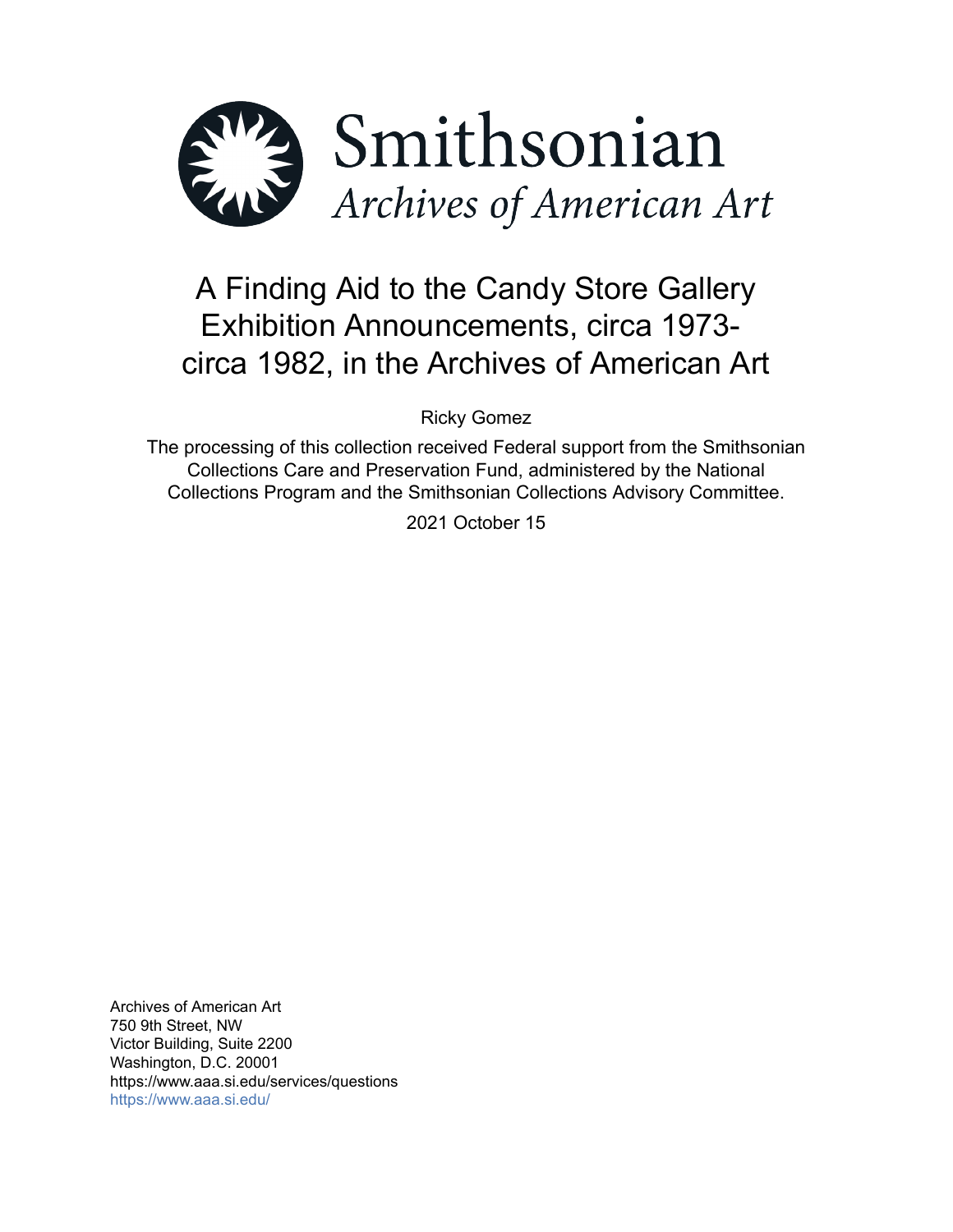## **Table of Contents**

<span id="page-1-0"></span>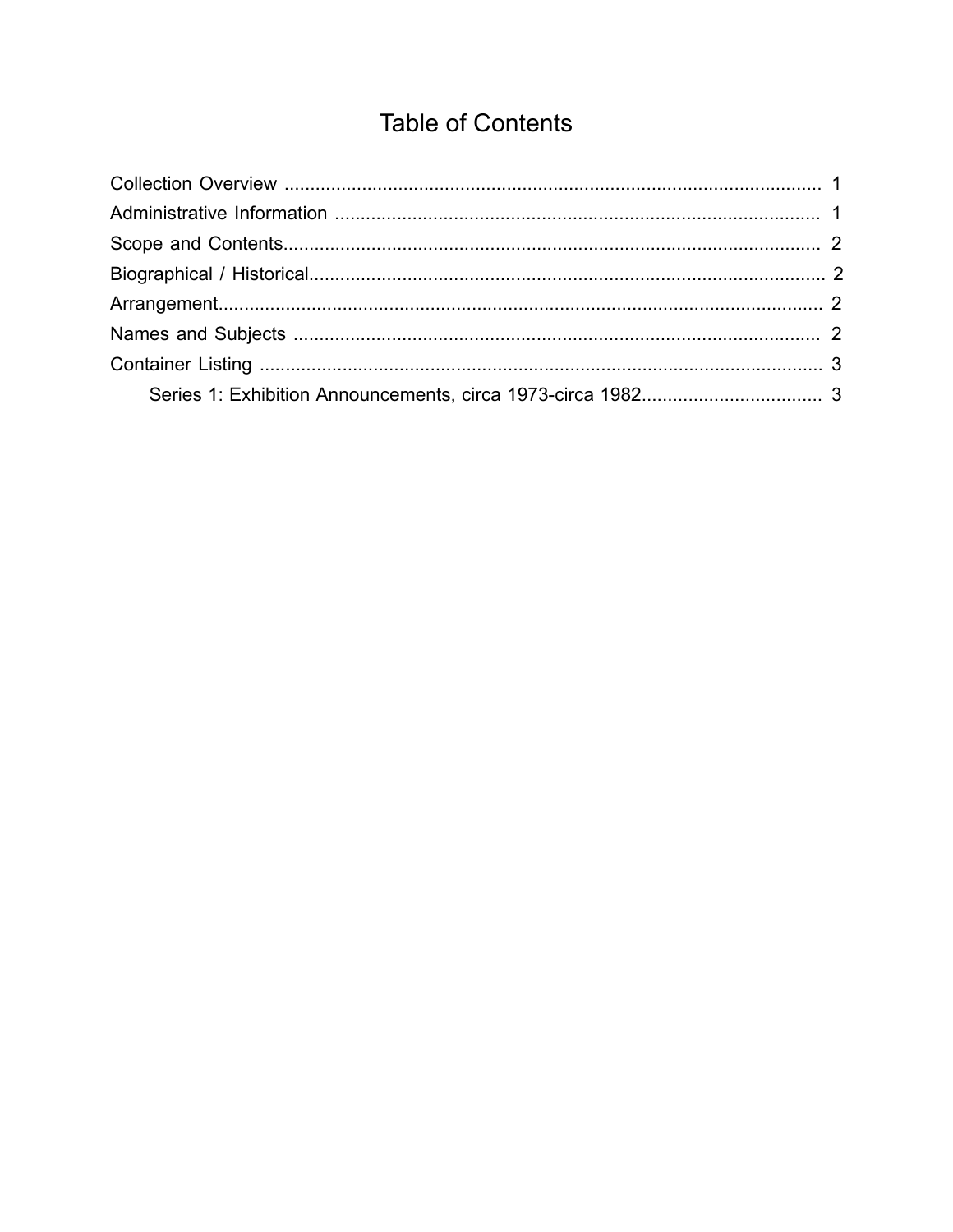## <span id="page-2-0"></span>**Collection Overview**

| <b>Repository:</b> | Archives of American Art                                                                                                                                                                                                                                                                                                                                                                                                                         |
|--------------------|--------------------------------------------------------------------------------------------------------------------------------------------------------------------------------------------------------------------------------------------------------------------------------------------------------------------------------------------------------------------------------------------------------------------------------------------------|
| Title:             | Candy Store Gallery exhibition announcements                                                                                                                                                                                                                                                                                                                                                                                                     |
| Date:              | circa 1973-circa 1982                                                                                                                                                                                                                                                                                                                                                                                                                            |
| Identifier:        | AAA.candstor                                                                                                                                                                                                                                                                                                                                                                                                                                     |
| Creator:           | Candy Store Gallery                                                                                                                                                                                                                                                                                                                                                                                                                              |
| Extent:            | 0.2 Linear feet                                                                                                                                                                                                                                                                                                                                                                                                                                  |
| Language:          | English.                                                                                                                                                                                                                                                                                                                                                                                                                                         |
| Summary:           | The exhibition announcements of the Candy Store Gallery measure<br>0.2 linear feet and date from circa 1973 to circa 1982. The collection<br>comprises exhibition announcements for gallery exhibitions featuring<br>artists such as Robert Arneson, Clayton Bailey, Roy De Forest, David<br>Gilhooly, Irving Marcus, Gladys Nilsson, James Nutt, Maija Woof<br>Peeples, Sandy Shannonhouse, Chris Unterseher, Peter Vandenberge,<br>and others. |

## <span id="page-2-1"></span>**Administrative Information**

#### Acquisition Information

The collection was donated in 1983 by Paula Z. Kirkeby.

#### Related Materials

Also found in the Archives of American Art is the Candy Store Gallery records, 1968-2004.

#### Processing Information

The collection was processed, and a finding aid prepared by Ricky Gomez in 2021.

#### Preferred Citation

Candy Store Gallery exhibition announcements, circa 1973-circa 1982. Archives of American Art, Smithsonian Institution.

#### **Restrictions**

This collection is open for research. Access to original papers requires an appointment and is limited to the Archives' Washington, D.C. Research Center.

#### Conditions Governing Use

The Archives of American Art makes its archival collections available for non-commercial, educational and personal use unless restricted by copyright and/or donor restrictions, including but not limited to access and publication restrictions. AAA makes no representations concerning such rights and restrictions and it is the user's responsibility to determine whether rights or restrictions exist and to obtain any necessary permission to access, use, reproduce and publish the collections. Please refer to the Smithsonian's Terms of Use for additional information.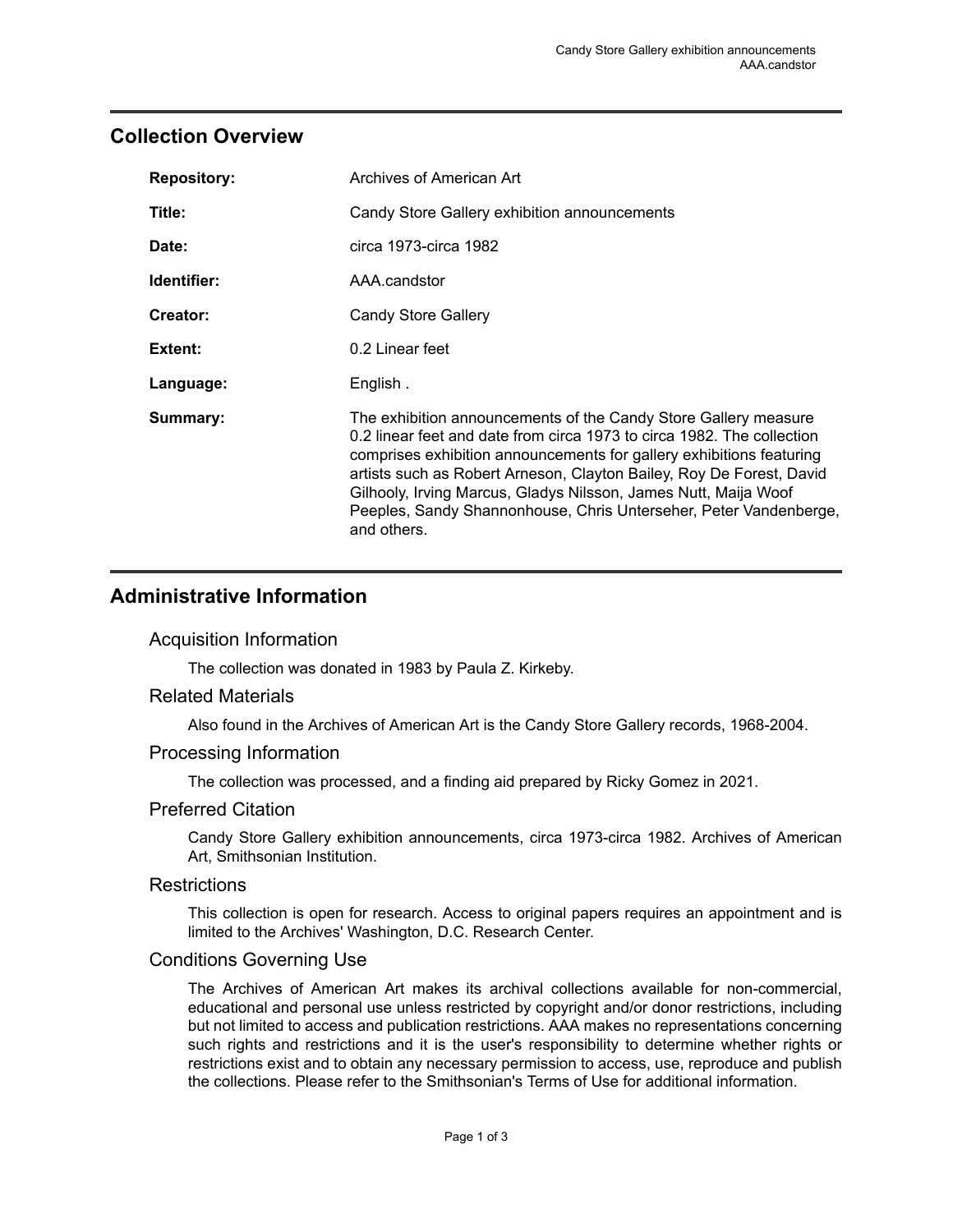## <span id="page-3-1"></span>**Biographical / Historical**

The Candy Store Gallery was founded by Adeliza McHugh in Folsom, California in 1962. The gallery primarily exhibited the works of teachers and students from California State University at Sacramento and the University of California at Davis. The gallery also hosted multiple solo exhibitions from artists such as Robert Arneson, Sandra Shannonhouse, and Luis Jimenez. The gallery closed in 1992.

## <span id="page-3-0"></span>**Scope and Contents**

The exhibition announcements of the Candy Store Gallery measure 0.2 linear feet and date from circa 1973 to circa 1982. The collection comprises exhibition announcements for gallery exhibitions featuring artists such as Robert Arneson, Clayton Bailey, Roy De Forest, David Gilhooly, Irving Marcus, Gladys Nilsson, James Nutt, Maija Woof Peeples, Sandy Shannonhouse, Chris Unterseher, Peter Vandenberge, and others.

## <span id="page-3-2"></span>**Arrangement**

The collection is arranged into one series.

## <span id="page-3-3"></span>Names and Subject Terms

This collection is indexed in the online catalog of the Smithsonian Institution under the following terms:

Names:

Arneson, Robert, 1930-1992 Bailey, Clayton, 1939-2020 De Forest, Roy, 1930-2007 Marcus, Irving, 1929- Nilsson, Gladys, 1940-

Functions:

Art galleries, Commercial -- California